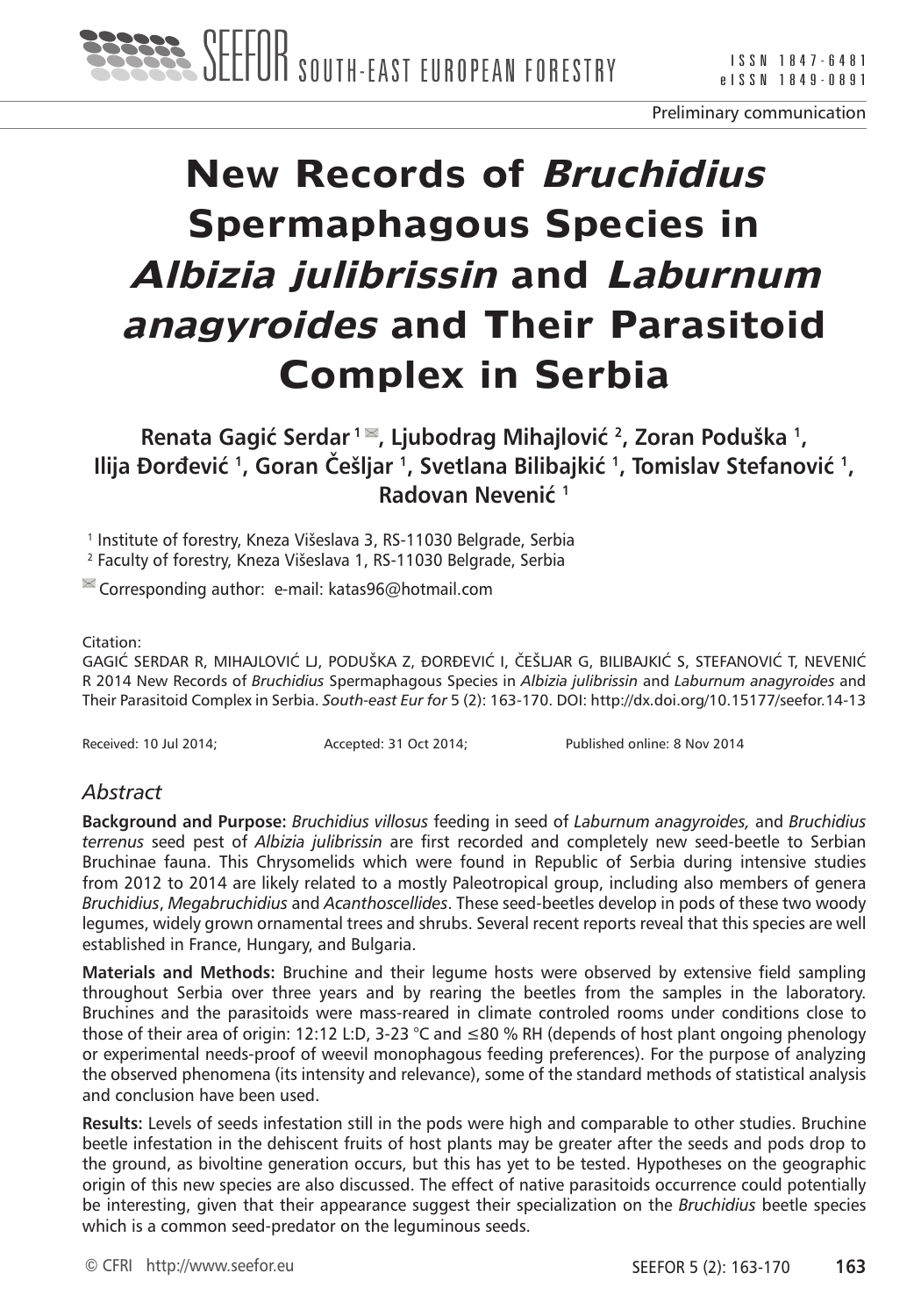**Conclusions:** The establishment of this new species is investigated using both morphological data and idioecological analyses. For this purpose, a methodology was developed to assess weevil field densities in a natural environment. However, this needs to be more carefully tested with a larger sample size and experiments. Significant levels of infested seed, leads to the conclusion that these seed parasites could be an important reducing factor of generative reproducing host plant potential.

**Keywords:** Bruchine*,* legumes, weevil, parasitoids, pods, seed predation, Serbia

## **INTRODUCTION**

The Old World genus *Bruchidius* Schilsky, 1905 (Coleoptera: Chrysomelidae: Bruchinae), comprises of about 300 species of seed beetles, widespread in the Old World [1]. Some species were introduced with seeds or soil in territories outside their native areal [1, 2]. For European countries 80 species of the genus were recorded [3]. *Bruchidius* is the most heterogeneous genus within Bruchinae [4]. Recent investigations of it reveal several phylogenetic groups that are associated with host-plant taxonomic groups [5]. Nevertheless, the genus is not divided into smaller genera, because some species are intermediate concerning morphological characters and bionomic [4]. Most *Bruchidius*  species are reported to feed in the larval stage on the seeds of legumes (Fabaceae), Bruchine chrysomelids are economically important pests of agricultural and stored productsworldwide. *Albizia julibrissin* Durazz (Fabaceae: Faboideae: Genisteae) and *Laburnum anagyroides* L. (Leguminosae, Genisteae) both are planted as ornamental trees in Serbia. We studied the seed beetles *Bruchidius terrenus* (Sharp, 1886) and *Bruchidius villosus* (Fabricius, 1792), which infest the seeds of *A. julibrissin* and *L. anagyroides*, respectively, and their parasitoids, as native entomofauna in progressive adaptation process. Some species are pests due to the losses caused to economically important plants.

### **Host Plant characteristics**

*Laburnum anagyroides* Golden chain, or Scotch broom is a densely branched medium shrub (1 - 2 m in its native area), with attractive yellow flowers (16 - 25 mm) that bloom between February and July, depending on the locality. This plant mainly grows on acidic soils, in scrubland accompanying oak, beech and pine woodlands up to 2000 m. It is found in clearings on deep, fresh soil in a large part of western Asia and in Europe across to the Canary Islands, including the entire Iberian Peninsula with the exception of provinces with predominantly limestone soils. It has been accidentally introduced to North and South America, Australia, Hawaii and New Zealand as an ornamental plant [6-8]. Scotch broom is dispersed by seeds that fall roughly 2 m from the parent plant and may be dispersed more widely by other dispersive factors and agents such as ants [9]. Its ballistic seed dispersal mechanism permits a high-potential establishment of new individuals despite its low seed density [10].

Persian silk tree, pink silk tree - *Albizia jullibrisin* (Durazz., 1772. non sensu Baker, 1876) (Fabales: Fabaceae) are native to Turkey and planted as ornamental trees. It is a popular ornamental tree planted singly, in groups or lining roads throughout Serbia. Also known as "Mimosa", *A. julibrissin* origin is from Middle and Eastern Asia. In the last three centuries it was introduced as an ornamental tree in many countries in Europe, North America and Asia due to the beauty of its flowers, fern-like leaves and umbrella-like canopy [11].

### **MATERIAL AND METHODS**

*L. anagyroides* and *A. jullibrisin* seed pods were collected at the many localities in 2012, 2013 and 2014. Pods were held in the laboratory in plastic boxes and transparent bags until the emergence of adult beetles and parasitoids. Each sampled population of pods and/or seeds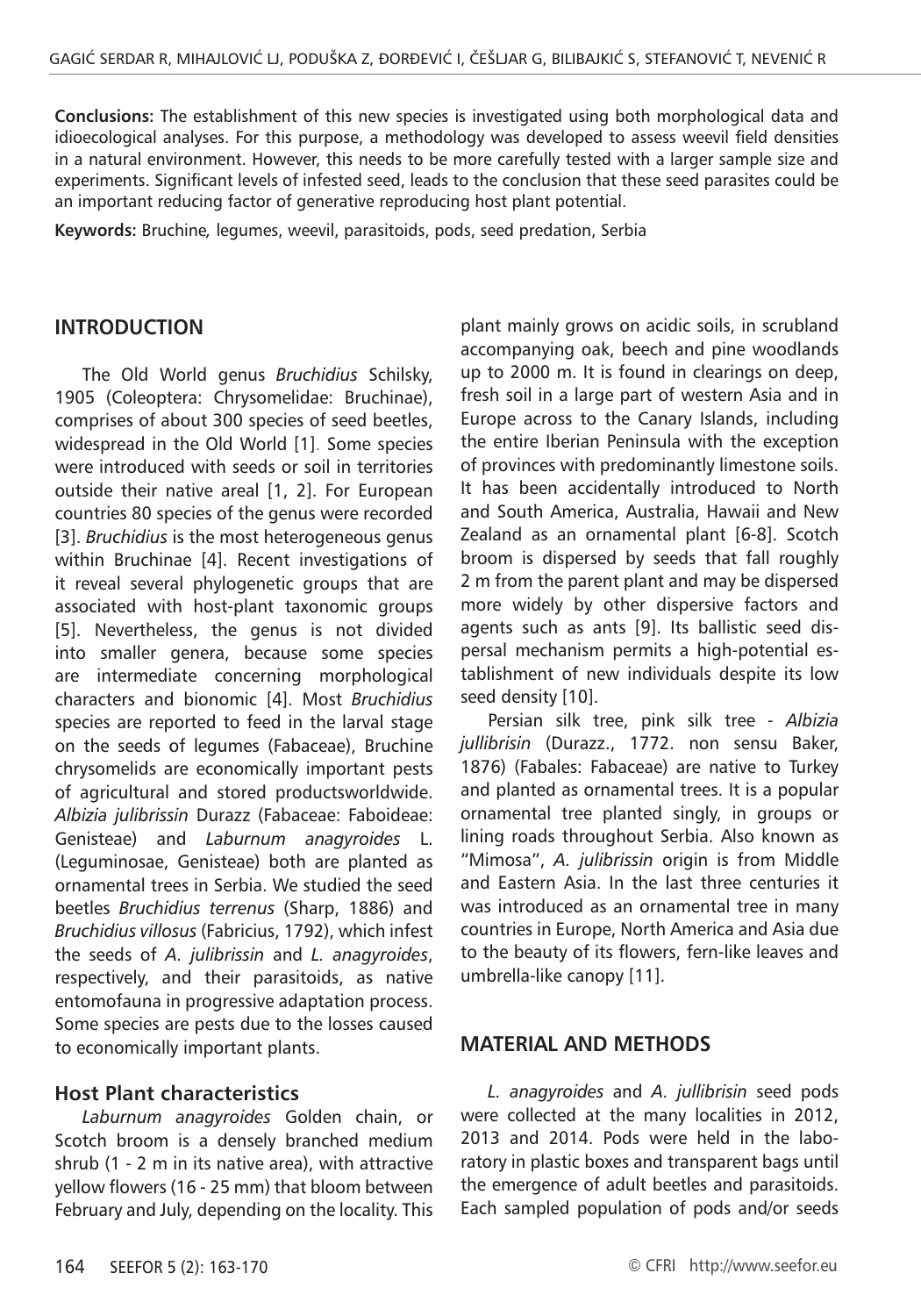was put in a bag connected to a clear bottle or tube, following Fursov [12], and kept under semi-natural room conditions - as it is in the regions where collections were made. Emerging weevils and its parasitoids trapped in the bottles were collected daily for a month and weekly later on until no more adults emerged. Weevil's adults were identified by external morphological traits. The insect specimens and part of plant specimens were deposited at the Institute of Forestry, Belgrade and Faculty of Forestry, Belgrade. We extensively reviewed the published work for weevils associated with studied host plants and their geographical distribution to study host ranges of the beetles. Ripe pods of *A*. *julibrissin* were collected from several isolated trees in October 2013 and from the following several localities in municipality of Ruma, Deteline and Kudos city parts. Additional material was collected in April 2014 from Ruma (Vojvodina). The material was stored in plastic boxes in laboratory conditions. In the periods June - October 2013 and May-June 2014 emer-gence of adult seed beetles was observed. The level of damage caused by the larvae was established in Northern Serbian population. For this purpose, 300 pods of Mimosa were collected; seeds were extracted and observed for emergence holes. Whole seeds were dissected for estimating if they are infested or not. Bruchids were identified after Borowiec [1], Hoebeke et al. [3] and Morimoto [5] and deposited in the author's collection.

Bruchine beetle specimens had emerged from the seeds of legume host plants (Table 1), and mean level of infested seed explored for the localities in Serbia are present in Tables 1 and 2. There are also data about insect stocks cultures bionomic and life cycle developments collect by seed dissection (100 seed per locality). In the laboratory, weevils and the primary parasitoids were massreared in climate controled rooms under conditions close to those of their area of origin: 12 : 12 L : D , 3 - 23 °C and  $\leq$  80 % RH (depends on host plant ongoing phenology or experimental needs-proof of weevil monopha-gous or else feeding preferences). Percentages of total pre-dispersal and post-dispersal (in reinfested material), makes the-se insects serious host plant suppression candi-dates. Their bionomic were monitored by conti-nuous infested seed collecting, its disection and observed also in correlation with host specificity ranged from monophagy (at least ecological monophagy) to possible oligophagy. On the basis of presence/ absence data we tested the null hypothesis assuming that plant taxa and seed consuming weevil species form congruent phyletic relations at the species level [7, 13]. For this purpose, pods of *L. anagyroides* were collected in April 2012 and 2014, than in 2013 during May and August and in April 2014; 300 seeds were also extracted and observed for emergence holes during spring, April, May and June in 2014.

|                        | Host plant                                                             | Seed beetle                | <b>Sampling localities</b><br>and sampling date                                                    |  |  |
|------------------------|------------------------------------------------------------------------|----------------------------|----------------------------------------------------------------------------------------------------|--|--|
|                        | Albizia julibrissin                                                    | <b>Bruchidius terrenus</b> | Ruma<br>1. Kudos (August 2012;<br>June - Octobar 2013);<br>2 Deteline<br>(August 2013; April 2014) |  |  |
| <b>Native</b><br>range | Southwestern and<br>Fastern Asia                                       | Eastern Asia               |                                                                                                    |  |  |
|                        | Laburnum anagyroides                                                   | <b>Bruchidius villosus</b> | 1. Belgrade - Bezanijska kosa<br>(April 2014)                                                      |  |  |
| <b>Native</b><br>range | Mountains of Southern<br>Europe from France to<br>the Balkan Peninsula | Native European range      | 2. Belgrade, Cukarica<br>(May 2012; May, August<br>2013)<br>Novi Sad, City Fair (April 2014)<br>3. |  |  |

**TABLE 1.** Host plant and seed beetles native range, sampling localities and sampling date in Serbia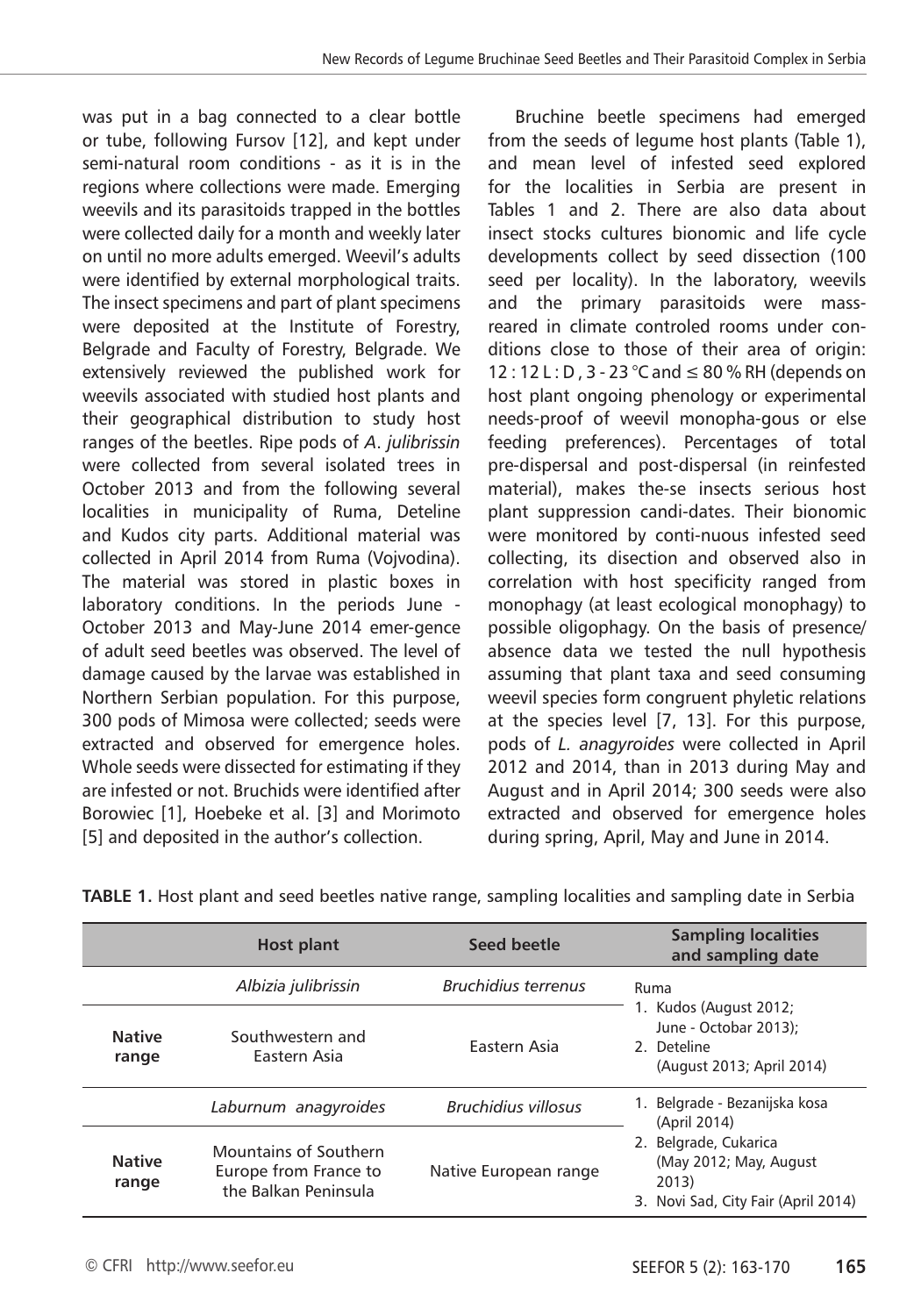## **RESULTS**

#### **Insect stocks**

*Bruchidius terrenus* (Sharp, 1886) is native to eastern Palaearctic region, where it is considered as an important pest of *A. julibrissin* [11]. Morimoto [5] reported *Robinia pseudoacacia* (L.) and *Acacia confuse* Merr. as hosts of *B. terrenus* too. Recently, *B. terrenus* was recorded as adventive species in seven southeastern states of USA [3, 11]. The same authors gave a key for identification of North American *Bruchidius* species, as well as diagnosis, re-description and seasonal history of *B. terrenus*. In this paper, *B. terrenus* is firstly recorded to the Serbian fauna. The level of damage on seeds of host-plant *A. julibrissin* was investigated in laboratory conditions (Figure 1).



**FIGURE 1.** *Bruchidius terrenus* in *Albizia jullibrisin*, damaged pods, seeds and adult insect (Orig.)

*Bruchidius villosus* (Fabricius, 1792) is first recorded and completely new to Serbian fauna as specialist feeding in seeds of *L. anagyroides*. We use an indirect method to address the issue of the existence of seed beetles in this popular ornamental and decorative important leguminous woody species in Republic of Serbia. The value of the system lies in the accuracy of host affiliations. Indication of (Fabaceae host plant vs. Bruchine seed predator) – *pairs existence,* scientifically examined and geographically established, all in numerous previous research, was a lead for insect detection, so their further ecology investigation. Bruchine and their legume hosts were observed by extensive field sampling throughout Serbia over three years and by rearing the beetles from the samples in the laboratory. Golden chainas host plants was the subject of pod material sampling [14.]. Our findings were recognized as imagoes and larvae, as seed predators – *B. villosus* and their reared parasitoid complex*.*

### **Seasonal History and Habits**

The seasonal history and habits of *B. terrenus*  are based mainly on observations by the original collector, supplemented by reference to the biology of *B. villosus* [8].Overwintered, sexually immature adults most likely emerge in late spring and disperse to mimosa where they attain sexual maturity by feeding on pollen. In 2013 adults were first found in June while surveying for the beetle. The latest observation of an adult in the field was mid-August 2013. Mimosa trees flower in Serbia from May through August and the fruits (pods) mature from September to November. Oviposition begins when green pods are forming, probably in early July. Pods ripen from late Aug to Nov and begin to disintegrate soon after but remain on the trees into winter. Female's lay eggs individually (in clusters) on the young pods and cement them in place. Eggs probably hatch in 1-2 weeks, the larvae emerging from the underside of the egg and tunneling into the developing pod. A neonate larva burrows through the pod wall into a soft green seed. Unhatched eggs were still observed on the outside of pods in late July 2013. By mid-August, late instars were found in seeds. During an examination of several trees samples in September 2013, found seeds heavily infested (>80 % examined), whereas seeds of these same trees in Sep 2012 were only slightly infested (<5 % examined). Pupation occurs within a seed inside the closed pod. The pupation period probably takes from 10 to 20 days. New generation adults chew through the seed coat and then chew through the pod coat to escape. Adults emerged indoors from early to late Sep from infested pods collected in Ruma (first author's personal observation). Adult emergence holes were observed on old seed pods collected in early Sep 2013. New adults, after emergence,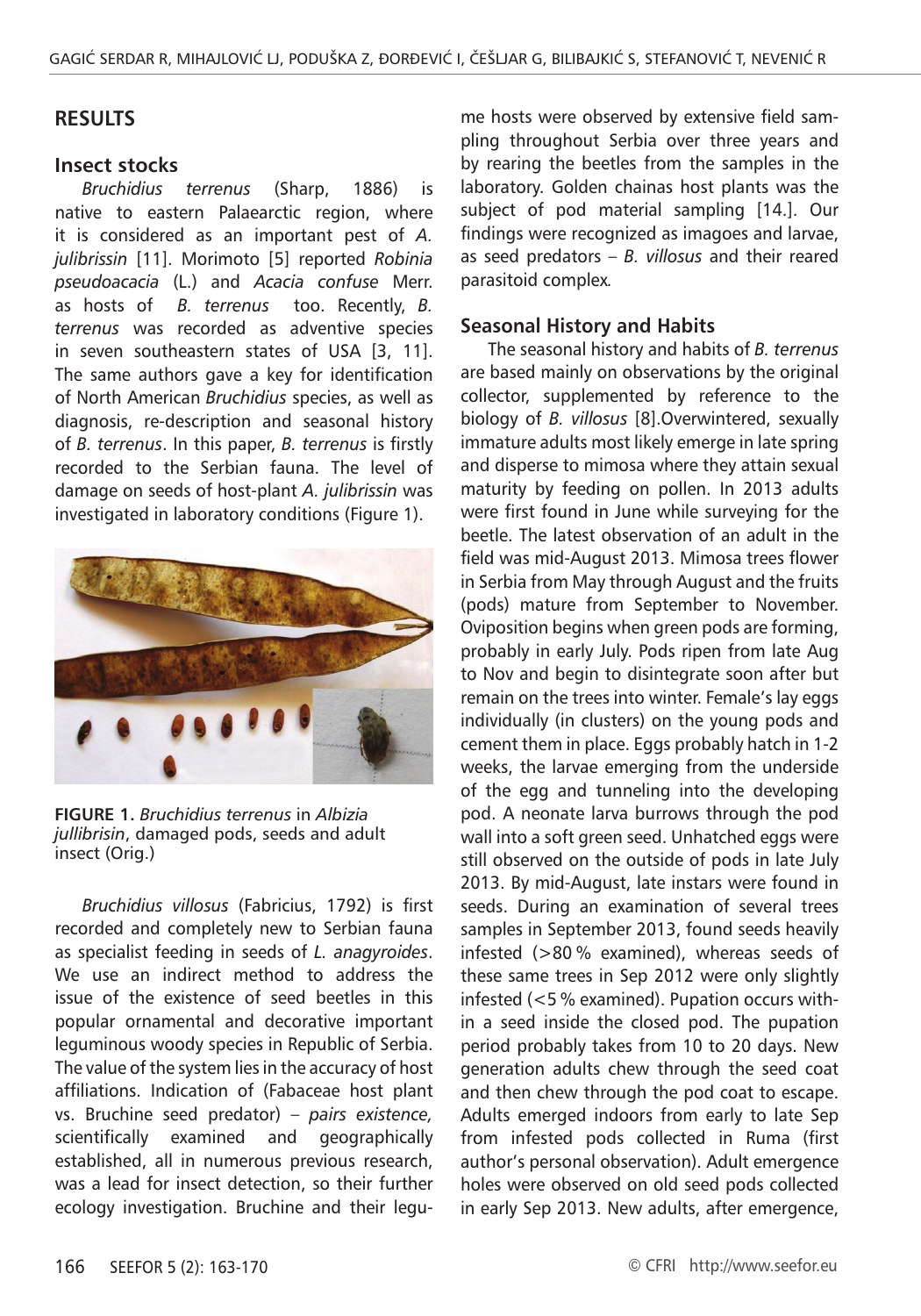probably feed on pollen in the fall if flowers are still available. Adults probably overwinter near host trees in plant litter. Based on collecting in 2012 and 2013, adults are found on the host from early to late June to mid-Septembar, so *B. terrenus* appears to be univoltine in Serbia.

The adults of the predispersal *B. villosus* emerge from seeds of *L. anagiroides* and probably other overwintering sites such as the surface of immature pods. Larvae enter through the pod wall and feed on developing seeds. By mid-August, larvae complete development and pupate, and adults emerge from open pods at the end of August or overwinter within seed of closed pods on the plant. *B. vilosus* appears to be univoltine, also, in Serbia.

**TABLE 2.** Host plant seed infestation cause's and results in percentage (%) with total number of reared insects for two months laboratory observation period

| Seed infestation causes and results in percentage (%) |                                                                                                                                         |            |            |           |        |           |      |
|-------------------------------------------------------|-----------------------------------------------------------------------------------------------------------------------------------------|------------|------------|-----------|--------|-----------|------|
| (a) host plant - Albizia julibrissin                  |                                                                                                                                         |            |            |           |        |           |      |
| Seed<br>beetle -<br><b>Bruchidius</b><br>terrenus     | 01.08. - 01. 10. (2012, 2013)<br>- new generation appearance                                                                            |            |            |           |        |           |      |
|                                                       | 01.04. - 31.06. (2013, 2014)<br>- overwintered specimens<br>generation                                                                  | <b>TSE</b> | <b>TIS</b> | <b>EH</b> | A      | <b>PA</b> | PP   |
|                                                       | Total                                                                                                                                   | 300        | 265        | 246       | 207    | 39        |      |
|                                                       |                                                                                                                                         |            | 88%        | 82%       | 69%    | 13%       | 15%  |
| (b) host plant - Laburnum anagyroides                 |                                                                                                                                         |            |            |           |        |           |      |
| Seed<br>beetle -<br><b>Bruchidius</b><br>villosus     | $01.08. - 01.10. (2012, 2013)$<br>- new generation appearance<br>01.04. - 31.06. (2013, 2014)<br>- overwintered specimens<br>generation | <b>TSE</b> | <b>TIS</b> | <b>EH</b> | A      | <b>PA</b> | PP   |
|                                                       | Total                                                                                                                                   | 300        | 69         | 55        | 43     | 12        |      |
|                                                       |                                                                                                                                         |            | 23 %       | 18 %      | 14%    | 4%        | 17%  |
|                                                       | Belgrade, Bežanijska kosa                                                                                                               | 100        | 34         | 34        | 29     | 5         |      |
|                                                       |                                                                                                                                         |            | 34 %       | 34 %      | 29 %   | 5%        | 15 % |
|                                                       | Belgrade, Cukarica                                                                                                                      | 100        | 24         | 15        | 11     | 4         |      |
|                                                       |                                                                                                                                         |            | 24 %       | 15 %      | $11\%$ | 4%        | 17 % |
|                                                       | Novi Sad, City                                                                                                                          | 100        | 11         | 6         | 3      | 3         |      |
|                                                       |                                                                                                                                         |            | $11\%$     | $6\%$     | 3%     | 3%        | 27%  |

Table notes and legend:

(a) Emergence of the seed beetle *Bruchidius terrenus* from seeds of *Albizia julibrissin* with emergence of beetle parasitoids (Eupelmid and Braconid) from *B. terrenus*.

(b) Emergence of the seed beetle *Bruchidius villosus* from seeds of *Laburnum anagyroides* with emergence of its parasitoids (Pteromalid,Eupelmid, Eulophid and Braconid).

TSE - total seeds examined; TIS - total infested seeds and percentage of infested seeds; EH - number of seeds with emergence holes; A - number of adults; PA - Number of parasitoids (pteromalid, eupelmid, eulophid); PP - Number of parasitoids (PA) divided with total infested seeds (TIS) (in percentage)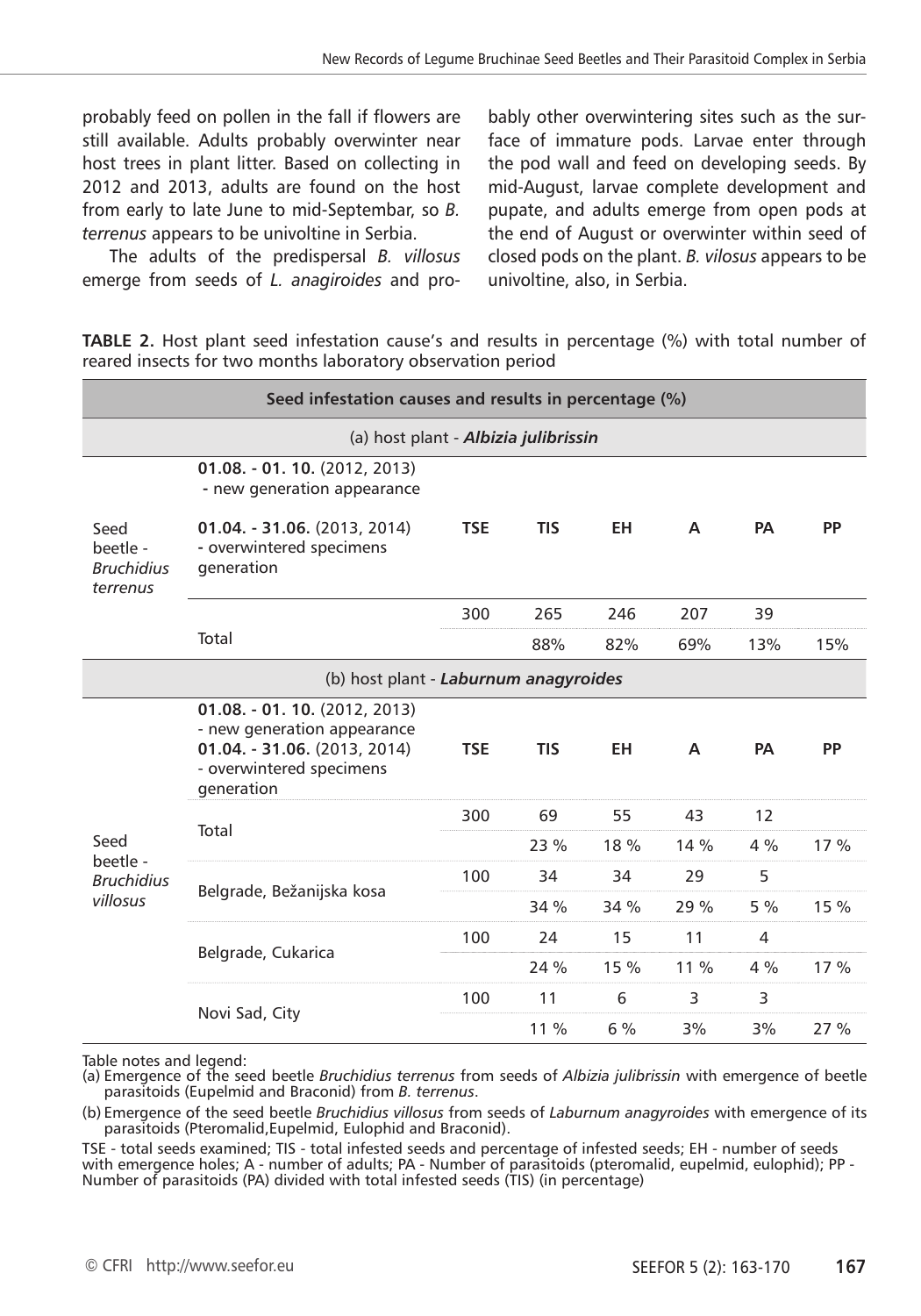## **DISCUSSION**

The dispersal methods used by host plants lead some predispersive predator insects such as Bruchinae to develop a clear specificity in their host plants. In the case of Fabaceae, there is an insect–plant synchronization of biological cycles in which the end of the larval growth stage coincides with the pod dehiscence, the point when the seeds are ejected some distance from the plant, and with them, the mature larvae or recently formed imagoes (as in the case of the *Bruchidius* genera, respectively) [15-17]. Their occupation of the seed until its ejection at maturity explains the strategies used by insects to consume resources and at the same time avoid interspecific competition with other predispersive predator insects growing in certain parts of the seed [16, 18].

*L. anagyroides* L. (Leguminosae, Genisteae) is a broom species of European origin introduced both accidentally and as an ornamental plant to Australia, New Zealand and America, where it is classified as a noxious invasive species. One of its main seed pests is *B. villosus*, a weevil with a Palearctic distribution and which has been introduced to United States and New Zealand as a biological control agent [19]. Factors influencing the insect's choice of oviposition location are crucial for the plant's reproductive success [20]. We examined *Bruchidius* seed predation on the two legume host plants, in the Republic of Serbia, during climate change environmentally close to wide European Mediterranean region conditions. Future experimental and observational studies are needed to clarify the ecology of host utilization and parasitoid accumulation process of effective bio control of the invading legumes that has become a pantropic species (Table 3).

Hoebeke et al. (2009) [3] reported about 90 % of seeds of some *A. julibrissin* trees in USA were infested with *B. terrenus*. We also, found seeds of this plant species heavily infested with *B. terrenus* – 88 % (Table 1), an Asian seed specialist of *A. julibrissin* that occurs widely in the eastern Palearctic Region, North America, Bulgaria [3, 21]. According to Stojanova [22] the presence of its host plant, an appropriate climate, and the absence of natural enemies are conditions favorable for fast and successful invasion by *B. terrenus* in new territories outside its native range. All this is confirmed by our results opening some new research, such as native parasitoid fauna adaptation to introduced weevil [23]. Nature of this should be tested intensively with a goal of new idioecological relation recognition, biodiversity comparable studies, with special

| <b>Insect</b>                                                                     | Biology and host preference of pod pests                                                                                                                                                                                     |  |  |  |
|-----------------------------------------------------------------------------------|------------------------------------------------------------------------------------------------------------------------------------------------------------------------------------------------------------------------------|--|--|--|
| <b>Eupelmu spp. and Anastatus spp.</b><br>(Hymenoptera: Chalcidoidea: Eupelmidae) | Ectoparasi toids of <b>B</b> . terrenus and<br><b>B</b> villosus larvae                                                                                                                                                      |  |  |  |
| <b>Pteromalid wasps</b><br>(Hymenoptera: Chalcidoidea: Pteromalidae)              | Ectoparasitoids of <b>B. terrenus</b> and<br><b>B.</b> villosus larvae                                                                                                                                                       |  |  |  |
| Tetrastichus spp.<br>(Hymenoptera: Chalcidoidea: Eulophidae)                      | Encompass (here) <b>B. terrenus</b> and<br><b>B. villosus</b> parasitoids of the first and second<br>order, so it is needed to proceed to the<br>research in order to determine their status -<br>hyper-parasitism           |  |  |  |
| Braconidwasps (Hymenoptera: Braconidae)                                           | Reared specimens as <b>B. terrenus</b> and <b>B.</b><br>villosus larvae parasitoids. Investigation<br>needs to be continued with a goal of getting<br>more specimens, data, status confirmation<br>and species determination |  |  |  |

**TABLE 3.** Parasitoid complex as potential biological threatening agents for seed pests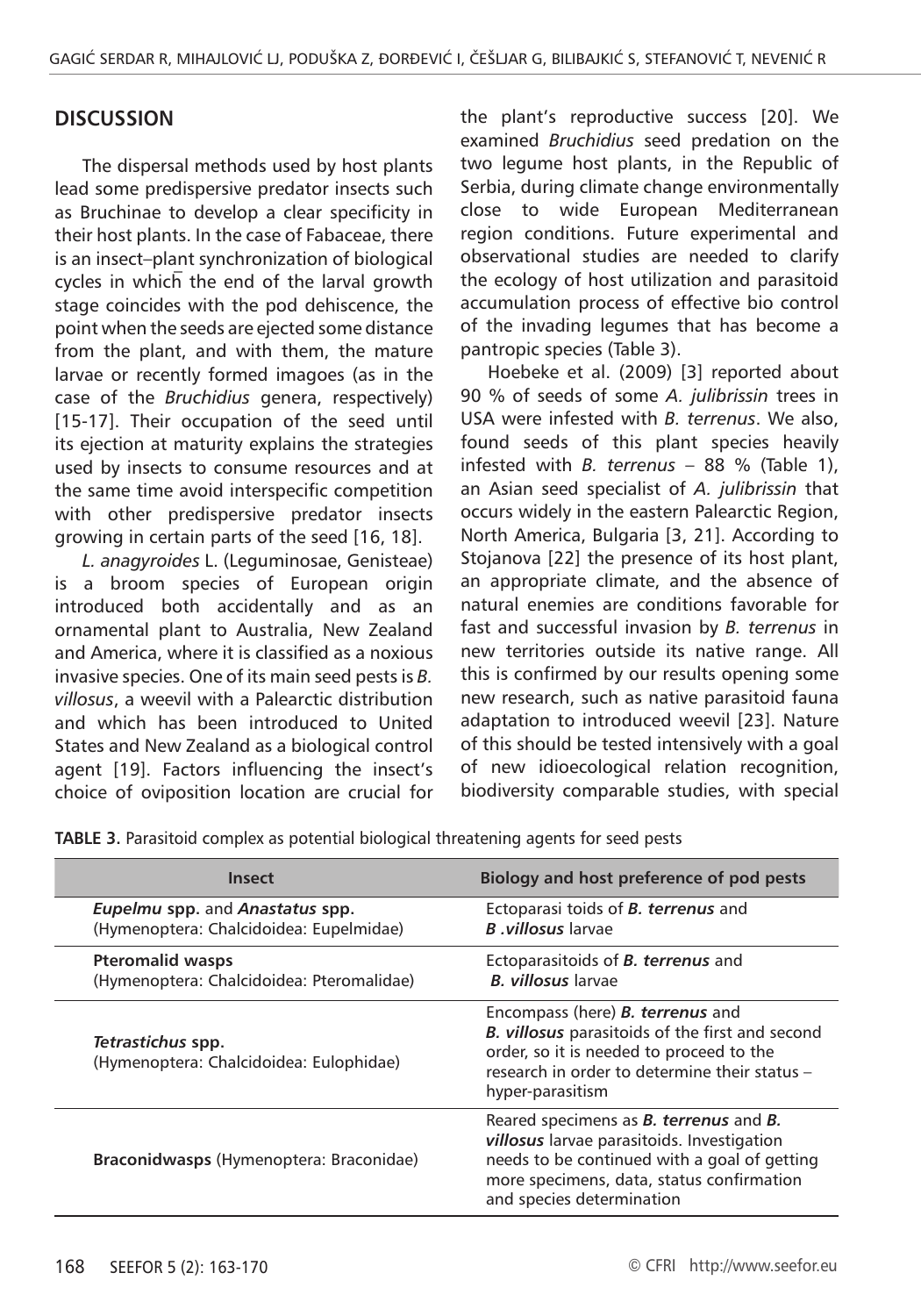emphasis on new formed intro or interspecies mutualism linkages on Serbian territory.

*B. terrenus* might have been similarly introduced to Serbia with mimosa nursery stock. This seed predator might become a pest of mimosa in landscape plantings and could even be considered a beneficial addition to our fauna by those who regard mimosa as an invasive species and, therefore, an undesirable plant [24].

## **Acknowledgments**

The study was carried out within the Institute of forestry, Belgrade-Project TP-31070: "The development of technological methods in forestry in order to attain optimal forest cover", financed by the Republic of Serbia - Ministry of Education and Science. Professor Ljubodrag Mihajlović, PhD, Forest Protection Cathedra, Faculty of Forestry, in Belgrade had determinate insect specimens and provided the experimental and theoretical guidance proposals.

# **RefereNces**

- 1. KINGSOLVER JM 2004 Handbook of the Bruchidae of the United States and Canada (Insecta, Coleoptera), Volume 1. United States Department of Agriculture, Agricultural Research Service, Washington, DC, United States of America, Technical Bulletin 1912, 324 p. URL: http://www. ars.usda.gov/is/np/Bruchidae/BruchidaeVol1.pdf (25 February 2014)
- 2. FAUNA EUROPAEA version 2.1.URL: http://www. faunaeur.org (22 February 2010)
- 3. HOEBEKE ER, WHEELER Jr AG, KINGSOLVER JM, STEPHAN DL 2009 First North American records of the east palearctic seed beetle *Bruchidius terrenus* (Coleoptera: Chrysomelidae: Bruchinae), a specialist on mimosa (*Albizia julibrissin*, Fabaceae). *Fla Entomol* 92 (3): 434-440
- 4. BOROWIEC L 1987 The genera of seed-beetles (Coleoptera, Bruchidae). *Pol J Entomol* 57: 3-207
- 5. MORIMOTO K 1990 A Synopsis of the Bruchid Fauna of Japan. *In*: Fujii K, Gatehouse AMR, Johnson CD, Mitchel R, Yoshida T (*eds*) Bruchids and Legumes: Economics, Ecology and Coevolution, Proceedings of the Second International Symposium on Bruchids and Legumes, Okayama, Japan, 6-9 September 1989. Kluwer Academic Publishers, Dordrecht, The Netherlands, pp 131-140. DOI: http://dx.doi.org/10.1007/978-94-009-2005-7\_15
- 6. REDMON SG, FORREST TG, MARKIN GP 2000 Biology of *Bruchidius villosus* (Coleoptera: Bruchidae) on Scotch broom in North Carolina. *Fla Entomol* 83 (3): 242-253
- 7. WIKIPEDIA 2014 *Albizia julibrissin*. URL: http:// en.wikipedia.org/wiki/Albizia\_julibrissin (9 June 2014)
- 8. RODRIGUEZ E, PECO B, GURREA MP 2012 Effect of Scotch broom, *Cytisus scoparius*, pod size and patch density on *Exapion fuscirostre* (Coleoptera, Apionidae) seed weevil oviposition. *Aust J Entomol* 51: 127-132. DOI: http://dx.doi.org/10.1111/ j.1440-6055.2011.00848.x
- 9. MALO JE 2004 Potential ballistic dispersal of *Cytisus scoparius* (Fabaceae) seeds. *Aust J Bot* 52 (5): 653-658. DOI: http://dx.doi.org/10.1071/ BT03162
- 10. REES M, PAYNTER Q 1997 Biological control of Scotch broom: modelling the determinants of abundance and the potential impact of introduced insect herbivores. *J Appl Ecol* 34 (5): 1203-1221. DOI: http://dx.doi.org/10.2307/2405232
- 11. ZHENG H, WU Y, DING J, BINION D, FU W, REARDON R 2006 Invasive Plants of Asian Origin Established in the United States and their Natural Enemies, Volume 1. United States Department of Agriculture, Forest Service, Morgantown, West Virginia, United States of America, Forest Health Technology Enterprise Team, 147 p. URL: http:// www.fs.fed.us/foresthealth/technology/pdfs/ IPAOv1ed2.pdf (25 February 2014)
- 12. FURSOV VN 200 How to Collect Entomophagous Insects [Collecting, rearing and preservation of entomophagous insects (Hymenoptera Parasitica)] (*in Russian*). Schmalhausen Institute of Zoology of National Academy of Sciences of Ukraine, Logos Publisher, Kiev, Ukraine, 68 p
- 13. GAGIĆ SERDAR R, PODUŠKA Z, ÐORÐEVIĆ I, ČEŠLJAR G, BILIBAJKIĆ S, RAKONJAC LJ, NEVENIĆ R 2013 Suppression of indigo bush with pod pests. *Arc Biol Sci* 65 (2): 801-806